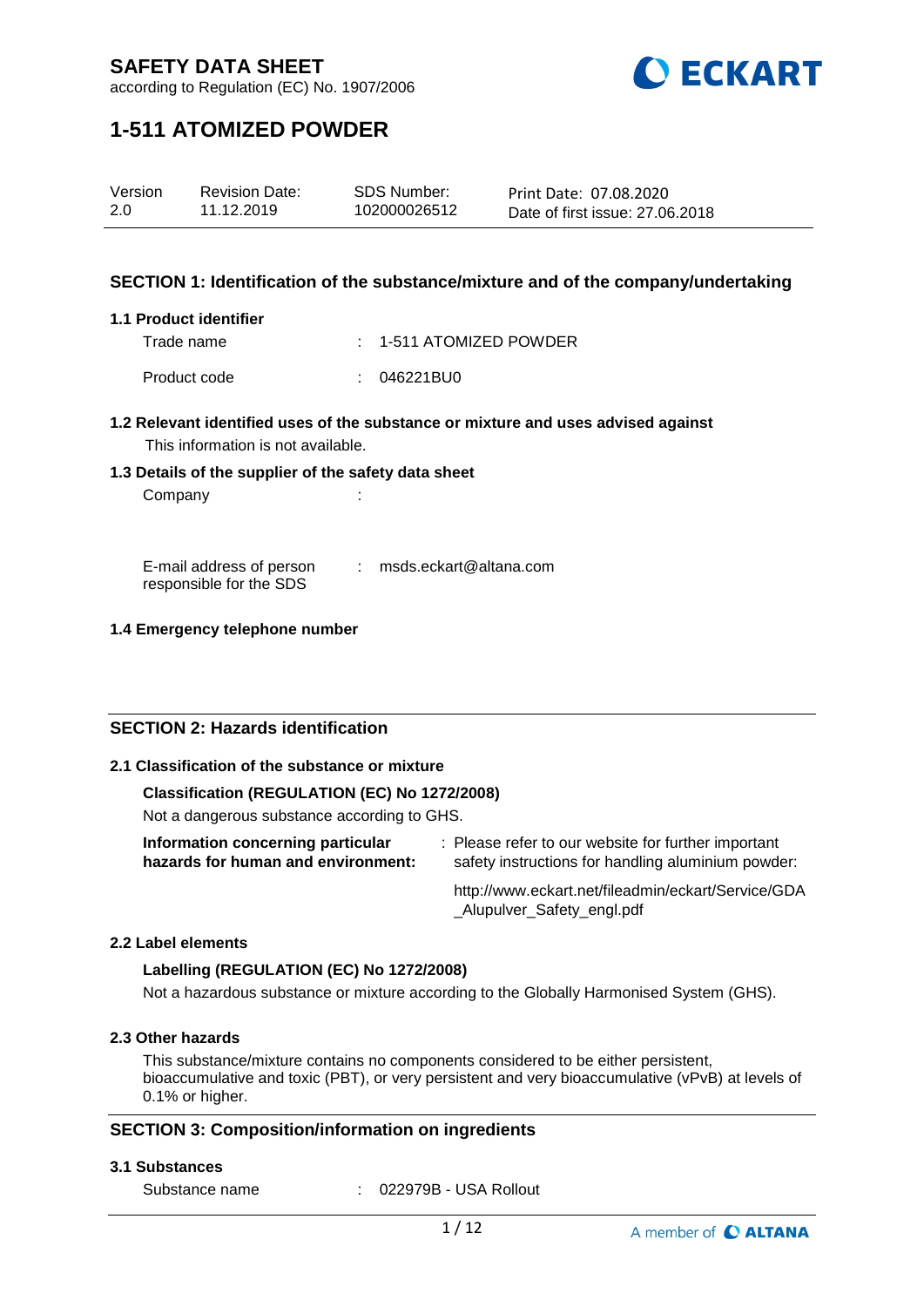

according to Regulation (EC) No. 1907/2006

# **1-511 ATOMIZED POWDER**

| Version<br>2.0                         | <b>Revision Date:</b><br>11.12.2019   | <b>SDS Number:</b><br>102000026512 | Print Date: 07.08.2020<br>Date of first issue: 27.06.2018                                                                                    |
|----------------------------------------|---------------------------------------|------------------------------------|----------------------------------------------------------------------------------------------------------------------------------------------|
| <b>Hazardous components</b><br>Remarks |                                       | No hazardous ingredients           |                                                                                                                                              |
|                                        | <b>SECTION 4: First aid measures</b>  |                                    |                                                                                                                                              |
|                                        | 4.1 Description of first aid measures |                                    |                                                                                                                                              |
|                                        | General advice                        | Move the victim to fresh air.      |                                                                                                                                              |
|                                        |                                       |                                    | No hazards which require special first aid measures.                                                                                         |
|                                        | If inhaled                            | advice.                            | If unconscious, place in recovery position and seek medical<br>If symptoms persist, call a physician.                                        |
|                                        | In case of skin contact               |                                    | Wash off immediately with soap and plenty of water.                                                                                          |
|                                        | In case of eye contact                | Remove contact lenses.             | If eye irritation persists, consult a specialist.                                                                                            |
|                                        | If swallowed                          | Keep respiratory tract clear.      | Do not give milk or alcoholic beverages.<br>Never give anything by mouth to an unconscious person.<br>If symptoms persist, call a physician. |

## **4.2 Most important symptoms and effects, both acute and delayed**

None known.

## **4.3 Indication of any immediate medical attention and special treatment needed**

This information is not available.

## **SECTION 5: Firefighting measures**

| 5.1 Extinguishing media<br>Suitable extinguishing media : Dry sand | Special powder against metal fire                     |
|--------------------------------------------------------------------|-------------------------------------------------------|
| Unsuitable extinguishing<br>media                                  | : ABC powder<br>Carbon dioxide (CO2)<br>Water<br>Foam |

## **5.2 Special hazards arising from the substance or mixture**

Specific hazards during : Contact with water liberates extremely flammable gas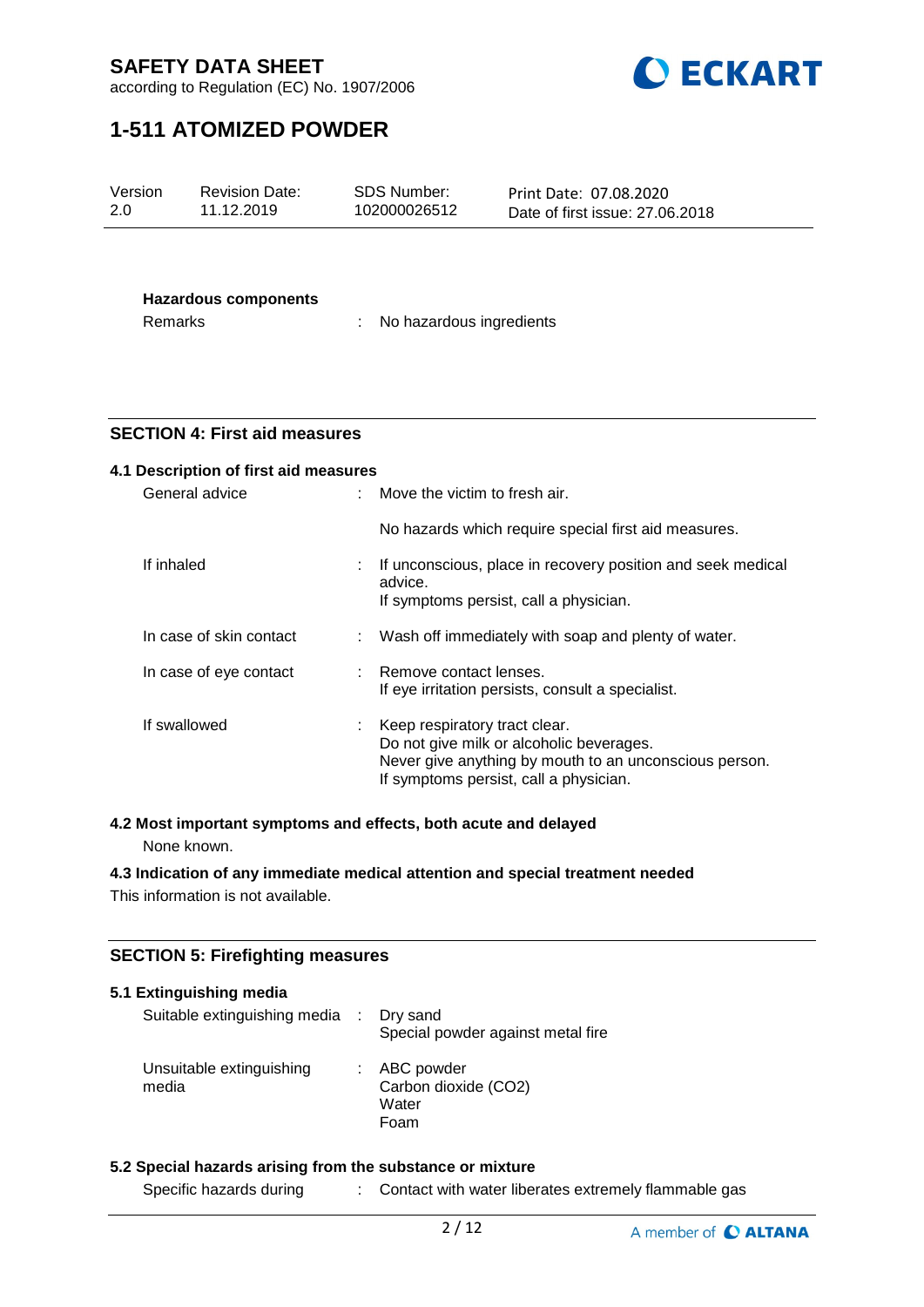

according to Regulation (EC) No. 1907/2006

# **1-511 ATOMIZED POWDER**

| Version<br>2.0                                     | <b>Revision Date:</b><br>11.12.2019 |    | SDS Number:<br>102000026512                                                                                                                          | Print Date: 07.08.2020<br>Date of first issue: 27.06.2018   |
|----------------------------------------------------|-------------------------------------|----|------------------------------------------------------------------------------------------------------------------------------------------------------|-------------------------------------------------------------|
| firefighting                                       |                                     |    | (hydrogen).                                                                                                                                          |                                                             |
| 5.3 Advice for firefighters                        |                                     |    |                                                                                                                                                      |                                                             |
| Special protective equipment :<br>for firefighters |                                     |    | necessary.                                                                                                                                           | Wear self-contained breathing apparatus for firefighting if |
| <b>Further information</b>                         |                                     | ÷. | Standard procedure for chemical fires.<br>Use extinguishing measures that are appropriate to local<br>circumstances and the surrounding environment. |                                                             |

## **SECTION 6: Accidental release measures**

## **6.1 Personal precautions, protective equipment and emergency procedures**

| Personal precautions | : Use personal protective equipment. |
|----------------------|--------------------------------------|
|                      | Evacuate personnel to safe areas.    |
|                      | Avoid dust formation.                |

## **6.2 Environmental precautions**

### **6.3 Methods and material for containment and cleaning up**

| Methods for cleaning up | Use mechanical handling equipment.<br>Do not use a vacuum cleaner.                                                                                           |  |
|-------------------------|--------------------------------------------------------------------------------------------------------------------------------------------------------------|--|
|                         | Pick up and arrange disposal without creating dust.<br>Sweep up and shovel.<br>Do not flush with water.<br>Keep in suitable, closed containers for disposal. |  |

### **6.4 Reference to other sections**

For personal protection see section 8.

## **SECTION 7: Handling and storage**

| 7.1 Precautions for safe handling<br>Advice on safe handling | Avoid creating dust.<br>Routine housekeeping should be instituted to ensure that<br>dusts do not accumulate on surfaces.<br>Keep away from heat and sources of ignition.<br>Do not smoke. |  |  |
|--------------------------------------------------------------|-------------------------------------------------------------------------------------------------------------------------------------------------------------------------------------------|--|--|
|                                                              | For personal protection see section 8.<br>Smoking, eating and drinking should be prohibited in the<br>application area.                                                                   |  |  |
| Advice on protection against<br>÷.<br>fire and explosion     | During processing, dust may form explosive mixture in air.<br>Take measures to prevent the build up of electrostatic charge.<br>Earthing of containers and apparatuses is essential. Use  |  |  |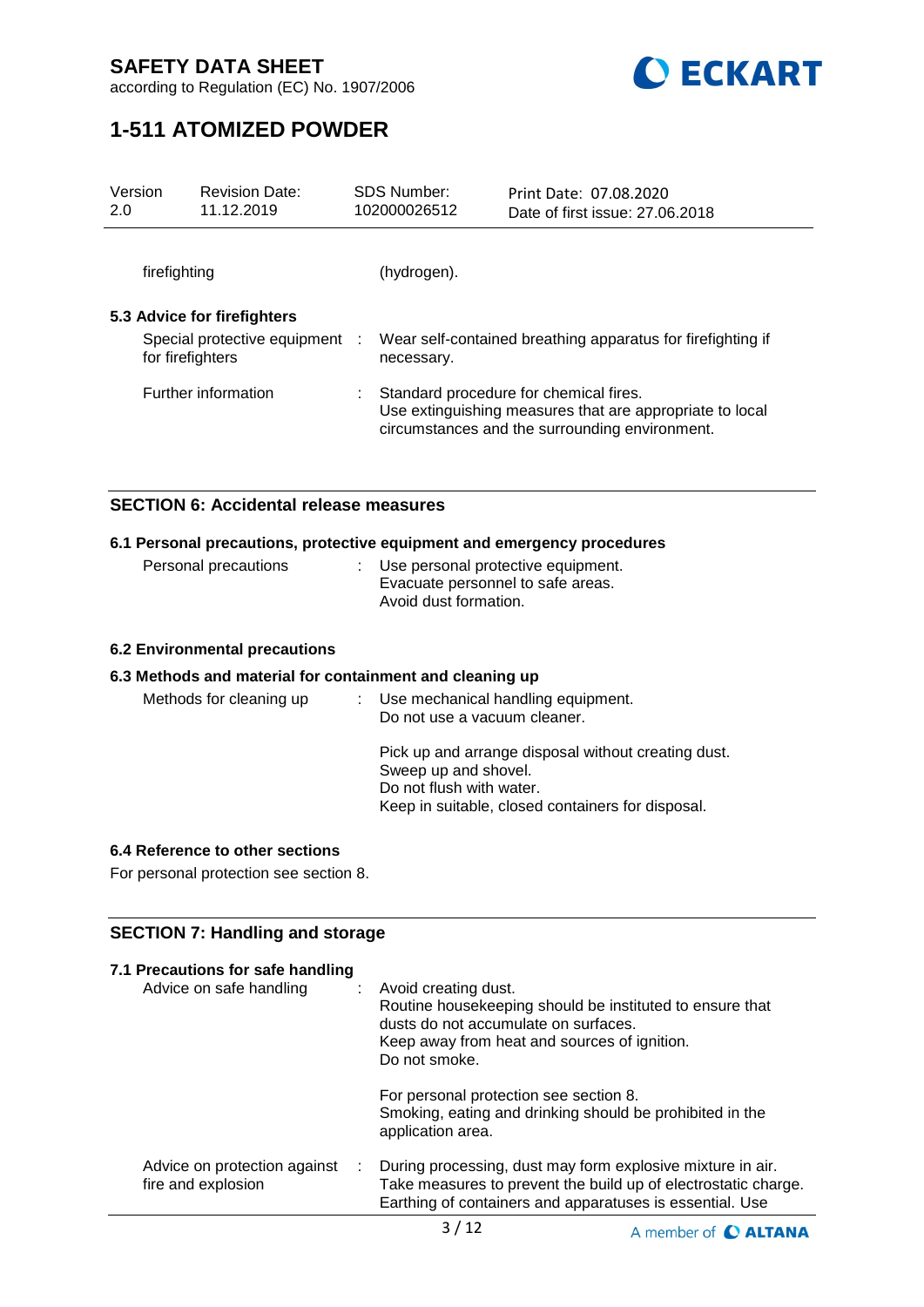

according to Regulation (EC) No. 1907/2006

# **1-511 ATOMIZED POWDER**

| Version<br>2.0                                                                                                       | <b>Revision Date:</b><br>11.12.2019          |   | <b>SDS Number:</b><br>102000026512                                | Print Date: 07.08.2020<br>Date of first issue: 27,06,2018                                                                                                                                                                                                |
|----------------------------------------------------------------------------------------------------------------------|----------------------------------------------|---|-------------------------------------------------------------------|----------------------------------------------------------------------------------------------------------------------------------------------------------------------------------------------------------------------------------------------------------|
|                                                                                                                      | Hygiene measures                             |   | conductive hose material.<br>General industrial hygiene practice. | explosion-proof equipment. When transferring from one<br>container to another apply earthing measures and use<br>Normal measures for preventive fire protection.                                                                                         |
|                                                                                                                      |                                              |   |                                                                   |                                                                                                                                                                                                                                                          |
| 7.2 Conditions for safe storage, including any incompatibilities<br>Requirements for storage<br>areas and containers |                                              | ÷ | smoking.                                                          | Reaction with water liberates extremely flammable gas<br>(hydrogen) Store in original container. Keep containers tightly<br>closed in a cool, well-ventilated place. Keep container closed<br>when not in use. Keep away from sources of ignition - No   |
|                                                                                                                      |                                              |   | the technological safety standards.                               | Electrical installations / working materials must comply with                                                                                                                                                                                            |
|                                                                                                                      | Further information on<br>storage conditions |   | Protect from humidity and water.                                  |                                                                                                                                                                                                                                                          |
|                                                                                                                      | Advice on common storage                     | ÷ | storage.                                                          | Do not store together with oxidizing and self-igniting products.<br>Never allow product to get in contact with water during<br>Keep away from oxidizing agents, strongly alkaline and<br>strongly acid materials in order to avoid exothermic reactions. |
|                                                                                                                      | Further information on<br>storage stability  |   | as directed.                                                      | Keep in a dry place. No decomposition if stored and applied                                                                                                                                                                                              |
|                                                                                                                      |                                              |   |                                                                   |                                                                                                                                                                                                                                                          |

## **7.3 Specific end use(s)**

This information is not available.

## **SECTION 8: Exposure controls/personal protection**

## **8.1 Control parameters**

## **Occupational Exposure Limits**

| Components          | CAS-No.                                                                        | Value type (Form | Control parameters                                                          | <b>Basis</b> |  |
|---------------------|--------------------------------------------------------------------------------|------------------|-----------------------------------------------------------------------------|--------------|--|
|                     |                                                                                | of exposure)     |                                                                             |              |  |
| aluminium powder    | 7429-90-5                                                                      | TWA (Inhalable)  | 10 mg/m $3$                                                                 | GB EH40      |  |
| (stabilised)        |                                                                                |                  |                                                                             |              |  |
| Further information |                                                                                |                  | The COSHH definition of a substance hazardous to health includes dust of    |              |  |
|                     |                                                                                |                  | any kind when present at a concentration in air equal to or greater than 10 |              |  |
|                     |                                                                                |                  | mg.m-3 8-hour TWA of inhalable dust or 4 mg.m-3 8-hour TWA of respirable    |              |  |
|                     | dust. This means that any dust will be subject to COSHH if people are          |                  |                                                                             |              |  |
|                     | exposed to dust above these levels. Some dusts have been assigned              |                  |                                                                             |              |  |
|                     | specific WELs and exposure to these must comply with the appropriate           |                  |                                                                             |              |  |
|                     | limits., Where no specific short-term exposure limit is listed, a figure three |                  |                                                                             |              |  |
|                     | times the long-term exposure limit should be used.                             |                  |                                                                             |              |  |
|                     |                                                                                | TWA              | $4 \text{ mg/m}$ 3                                                          | GB EH40      |  |
|                     |                                                                                | (Respirable)     |                                                                             |              |  |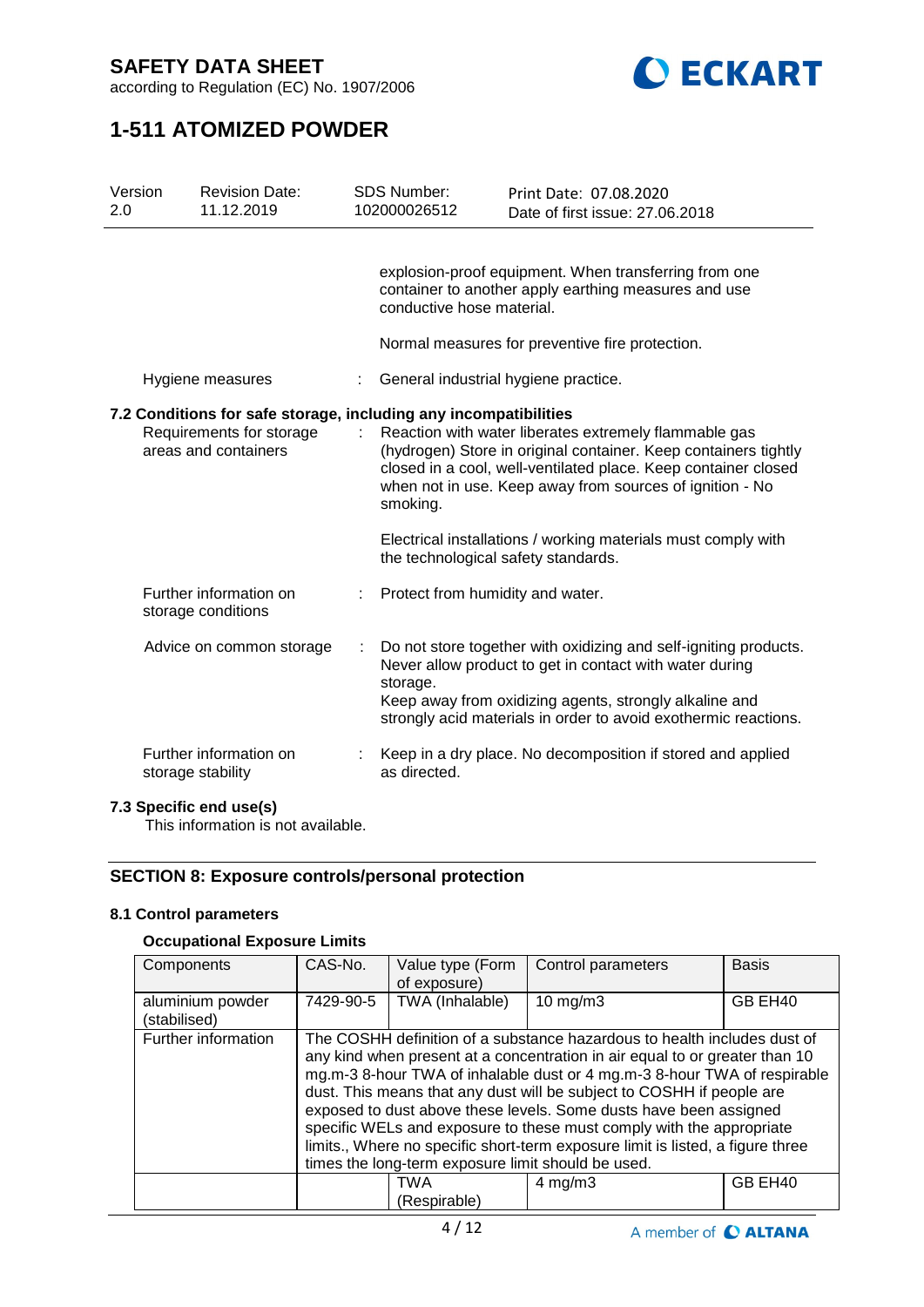

according to Regulation (EC) No. 1907/2006

# **1-511 ATOMIZED POWDER**

| <b>Revision Date:</b><br>Version<br>2.0<br>11.12.2019 | <b>SDS Number:</b><br>102000026512                 | Print Date: 07.08.2020<br>Date of first issue: 27.06.2018                                                                                                                                                                                                                                                                                                                                                                                                                                                                                                                                                                                                                                                                                                                                                                                                                                                                                                                                                                                                                                                                                                                                                                                                                                                                                                                                                                                                                                                                                                                                                                                                                                                                                                                                            |
|-------------------------------------------------------|----------------------------------------------------|------------------------------------------------------------------------------------------------------------------------------------------------------------------------------------------------------------------------------------------------------------------------------------------------------------------------------------------------------------------------------------------------------------------------------------------------------------------------------------------------------------------------------------------------------------------------------------------------------------------------------------------------------------------------------------------------------------------------------------------------------------------------------------------------------------------------------------------------------------------------------------------------------------------------------------------------------------------------------------------------------------------------------------------------------------------------------------------------------------------------------------------------------------------------------------------------------------------------------------------------------------------------------------------------------------------------------------------------------------------------------------------------------------------------------------------------------------------------------------------------------------------------------------------------------------------------------------------------------------------------------------------------------------------------------------------------------------------------------------------------------------------------------------------------------|
| Further information                                   | times the long-term exposure limit should be used. | The COSHH definition of a substance hazardous to health includes dust of<br>any kind when present at a concentration in air equal to or greater than 10<br>mg.m-3 8-hour TWA of inhalable dust or 4 mg.m-3 8-hour TWA of respirable<br>dust. This means that any dust will be subject to COSHH if people are<br>exposed to dust above these levels. Some dusts have been assigned<br>specific WELs and exposure to these must comply with the appropriate<br>limits., Where no specific short-term exposure limit is listed, a figure three                                                                                                                                                                                                                                                                                                                                                                                                                                                                                                                                                                                                                                                                                                                                                                                                                                                                                                                                                                                                                                                                                                                                                                                                                                                          |
|                                                       | TWA (inhalable<br>dust)                            | GB EH40<br>$10$ mg/m $3$                                                                                                                                                                                                                                                                                                                                                                                                                                                                                                                                                                                                                                                                                                                                                                                                                                                                                                                                                                                                                                                                                                                                                                                                                                                                                                                                                                                                                                                                                                                                                                                                                                                                                                                                                                             |
| Further information                                   | exposure limit should be used.                     | For the purposes of these limits, respirable dust and inhalable dust are<br>those fractions of airborne dust which will be collected when sampling is<br>undertaken in accordance with the methods described in MDHS14/4<br>General methods for sampling and gravimetric analysis or respirable,<br>thoracic and inhalable aerosols, The COSHH definition of a substance<br>hazardous to health includes dust of any kind when present at a<br>concentration in air equal to or greater than 10 mg.m-3 8-hour TWA of<br>inhalable dust or 4 mg.m-3 8-hour TWA of respirable dust. This means that<br>any dust will be subject to COSHH if people are exposed to dust above<br>these levels. Some dusts have been assigned specific WELs and exposure<br>to these must comply with the appropriate limits., Most industrial dusts<br>contain particles of a wide range of sizes. The behaviour, deposition and<br>fate of any particular particle after entry into the human respiratory system,<br>and the body response that it elicits, depend on the nature and size of the<br>particle. HSE distinguishes two size fractions for limit-setting purposes<br>termed 'inhalable' and 'respirable'., Inhalable dust approximates to the<br>fraction of airborne material that enters the nose and mouth during breathing<br>and is therefore available for deposition in the respiratory tract. Respirable<br>dust approximates to the fraction that penetrates to the gas exchange region<br>of the lung. Fuller definitions and explanatory material are given in<br>MDHS14/4., Where dusts contain components that have their own assigned<br>WEL, all the relevant limits should be complied with., Where no specific<br>short-term exposure limit is listed, a figure three times the long-term |
|                                                       | TWA (Respirable   4 mg/m3<br>dust)                 | GB EH40                                                                                                                                                                                                                                                                                                                                                                                                                                                                                                                                                                                                                                                                                                                                                                                                                                                                                                                                                                                                                                                                                                                                                                                                                                                                                                                                                                                                                                                                                                                                                                                                                                                                                                                                                                                              |
| Further information                                   |                                                    | For the purposes of these limits, respirable dust and inhalable dust are<br>those fractions of airborne dust which will be collected when sampling is<br>undertaken in accordance with the methods described in MDHS14/4<br>General methods for sampling and gravimetric analysis or respirable,<br>thoracic and inhalable aerosols, The COSHH definition of a substance<br>hazardous to health includes dust of any kind when present at a<br>concentration in air equal to or greater than 10 mg.m-3 8-hour TWA of<br>inhalable dust or 4 mg.m-3 8-hour TWA of respirable dust. This means that<br>any dust will be subject to COSHH if people are exposed to dust above<br>these levels. Some dusts have been assigned specific WELs and exposure<br>to these must comply with the appropriate limits., Most industrial dusts<br>contain particles of a wide range of sizes. The behaviour, deposition and<br>fate of any particular particle after entry into the human respiratory system,<br>and the body response that it elicits, depend on the nature and size of the<br>particle. HSE distinguishes two size fractions for limit-setting purposes<br>termed 'inhalable' and 'respirable'., Inhalable dust approximates to the                                                                                                                                                                                                                                                                                                                                                                                                                                                                                                                                                              |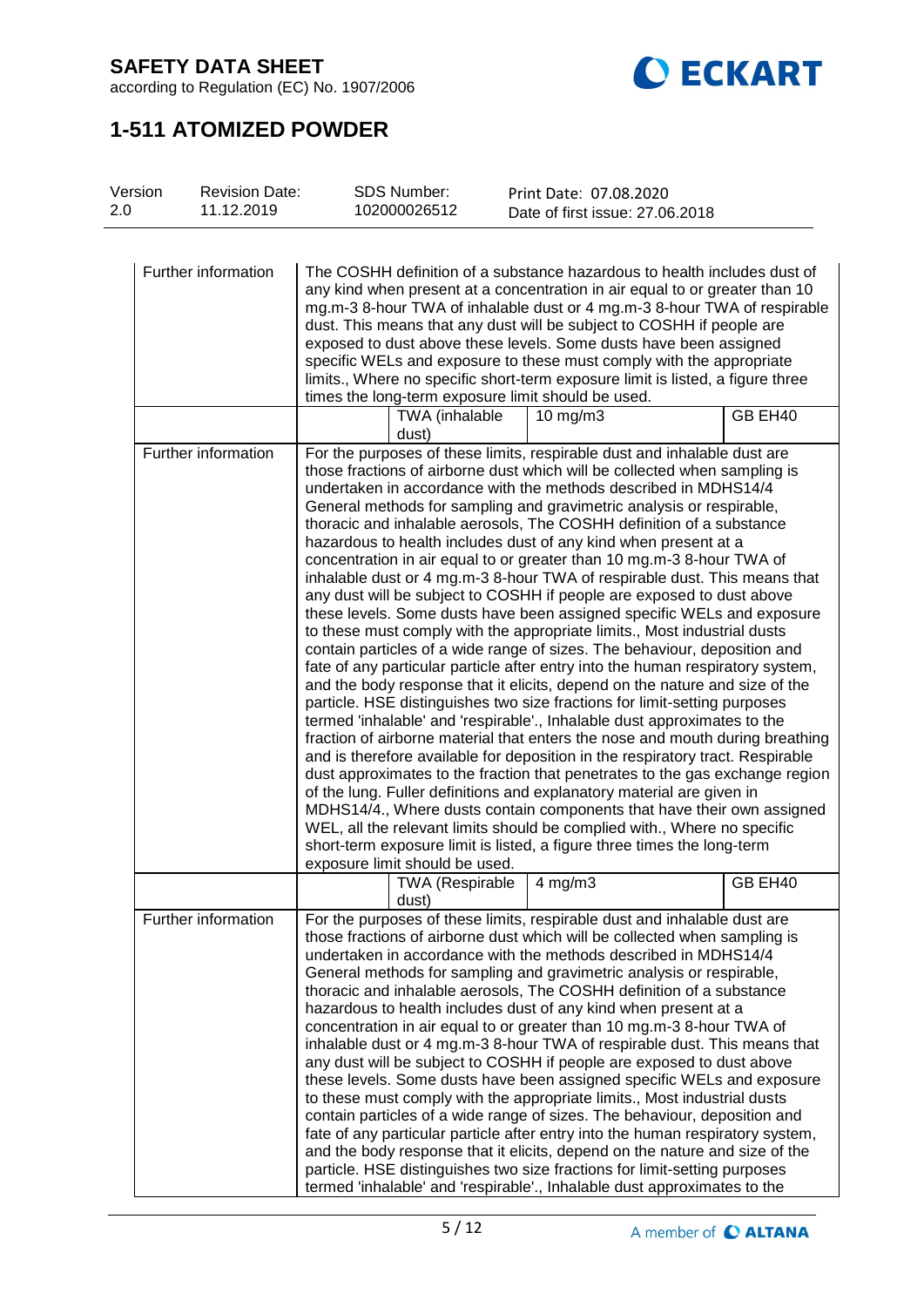

according to Regulation (EC) No. 1907/2006

# **1-511 ATOMIZED POWDER**

| Version | <b>Revision Date:</b> | <b>SDS Number:</b> | Print Date: 07.08.2020          |
|---------|-----------------------|--------------------|---------------------------------|
| 2.0     | 11.12.2019            | 102000026512       | Date of first issue: 27,06,2018 |

fraction of airborne material that enters the nose and mouth during breathing and is therefore available for deposition in the respiratory tract. Respirable dust approximates to the fraction that penetrates to the gas exchange region of the lung. Fuller definitions and explanatory material are given in MDHS14/4., Where dusts contain components that have their own assigned WEL, all the relevant limits should be complied with., Where no specific short-term exposure limit is listed, a figure three times the long-term exposure limit should be used.

### **Derived No Effect Level (DNEL) according to Regulation (EC) No. 1907/2006:**

| Substance name                   | End Use        | Exposure routes   | Potential health<br>effects   | Value      |
|----------------------------------|----------------|-------------------|-------------------------------|------------|
| aluminium powder<br>(stabilised) | <b>Workers</b> | <b>Inhalation</b> | Long-term local<br>effects    | 3.72 mg/m3 |
|                                  | Consumers      | Oral              | Long-term systemic<br>effects | 3.95 mg/kg |

## **Predicted No Effect Concentration (PNEC) according to Regulation (EC) No. 1907/2006:**

| Substance name                | Environmental Compartment | Value       |
|-------------------------------|---------------------------|-------------|
| aluminium powder (stabilised) | Fresh water               | 0.0749 ma/l |
|                               | clarification plant       | $20$ mg/l   |

#### **8.2 Exposure controls**

#### **Personal protective equipment**

| Eye protection                              | : Face-shield                                                                                                                                                                      |
|---------------------------------------------|------------------------------------------------------------------------------------------------------------------------------------------------------------------------------------|
|                                             | Safety glasses                                                                                                                                                                     |
| Hand protection<br>Material<br>Glove length | : Leather<br>Long sleeve gloves                                                                                                                                                    |
| Remarks                                     | : Leather gloves The choice of an appropriate glove does not<br>only depend on its material but also on other quality features<br>and is different from one producer to the other. |
| Skin and body protection                    | : Anti-static and fire resistant protective clothing. DIN EN<br>11612; EN 533; EN 1149-1. Anti-static safety shoes.                                                                |
| Respiratory protection                      | Use suitable breathing protection if workplace concentration<br>requires.<br>Breathing apparatus with filter.<br>P1 filter                                                         |

#### **Environmental exposure controls**

| Water | : The product should not be allowed to enter drains, water |
|-------|------------------------------------------------------------|
|       | courses or the soil.                                       |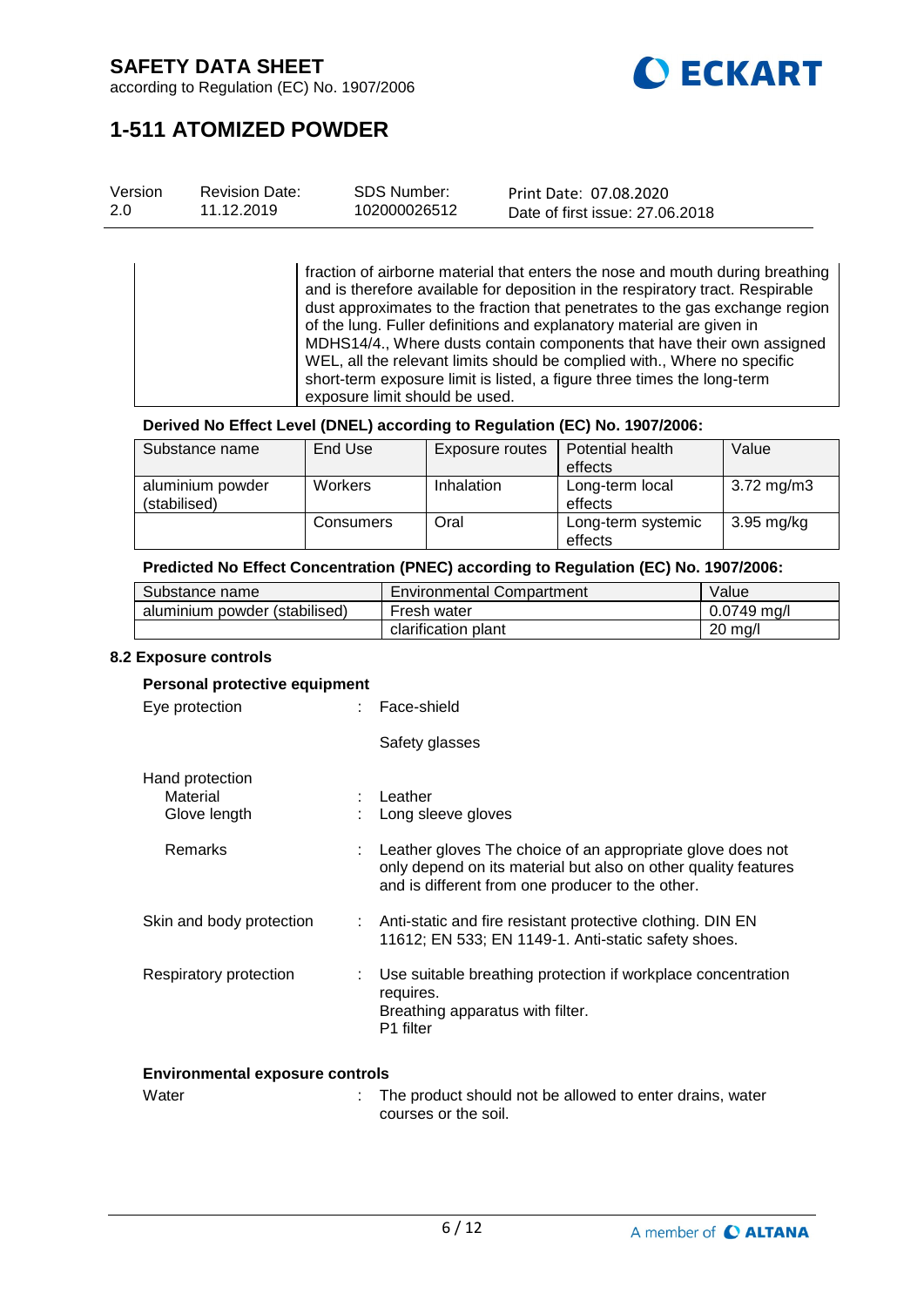

according to Regulation (EC) No. 1907/2006

# **1-511 ATOMIZED POWDER**

| Version | <b>Revision Date:</b> | SDS Number:  | Print Date: 07.08.2020          |
|---------|-----------------------|--------------|---------------------------------|
| 2.0     | 11.12.2019            | 102000026512 | Date of first issue: 27,06,2018 |

## **SECTION 9: Physical and chemical properties**

## **9.1 Information on basic physical and chemical properties**

| Appearance                                          | : powder            |
|-----------------------------------------------------|---------------------|
| Colour                                              | : silver            |
| Odour                                               | none                |
| <b>Odour Threshold</b>                              | No data available   |
| рH                                                  | No data available   |
| Melting point/range                                 | 660 °C              |
| Boiling point/boiling range                         | No data available   |
| Flash point                                         | No data available   |
| Evaporation rate                                    | No data available   |
| Flammability (solid, gas)                           | No data available   |
| Self-ignition                                       | No data available   |
| Auto-ignition temperature                           | No data available   |
| Smoldering temperature                              | No data available   |
| Decomposition temperature                           | No data available   |
| <b>Explosive properties</b>                         | No data available   |
| Oxidizing properties                                | No data available   |
| Upper explosion limit / Upper<br>flammability limit | No data available   |
| Lower explosion limit / Lower<br>flammability limit | : $30 g/m3$         |
| Vapour pressure                                     | : No data available |
| Relative vapour density                             | : No data available |
| Relative density                                    | No data available   |
| Density                                             | : $2.5 - 2.7$ g/cm3 |
| <b>Bulk density</b>                                 | : No data available |
| Water solubility                                    | No data available   |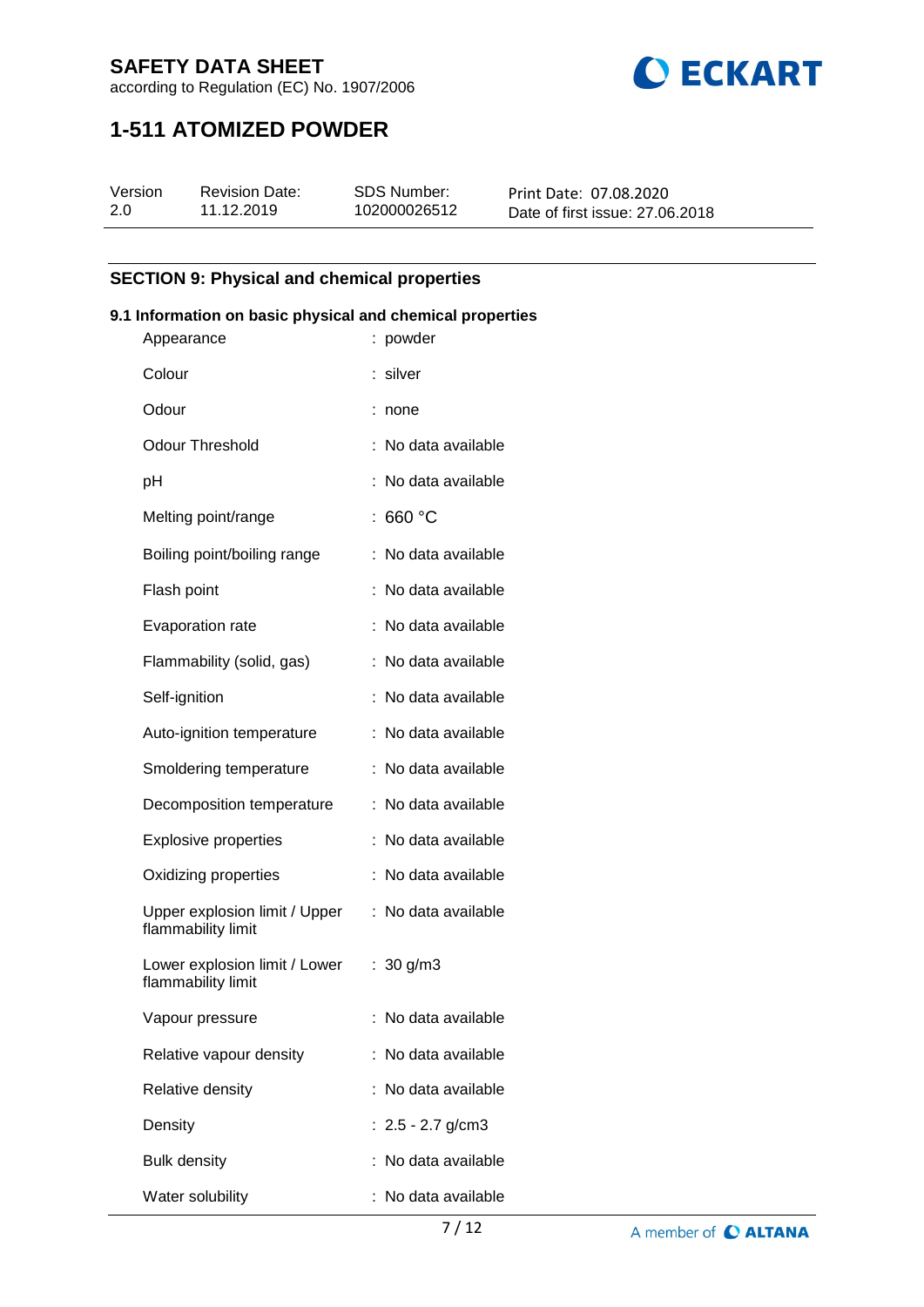

according to Regulation (EC) No. 1907/2006

# **1-511 ATOMIZED POWDER**

| Version<br>2.0 <sub>2</sub> | <b>Revision Date:</b><br>11.12.2019         | <b>SDS Number:</b><br>102000026512 | Print Date: 07.08.2020<br>Date of first issue: 27.06.2018 |
|-----------------------------|---------------------------------------------|------------------------------------|-----------------------------------------------------------|
|                             |                                             |                                    |                                                           |
|                             | Solubility in other solvents                | : No data available                |                                                           |
|                             | Partition coefficient: n-<br>octanol/water  | : No data available                |                                                           |
|                             | Decomposition temperature                   | : No data available                |                                                           |
|                             | Viscosity, dynamic                          | : No data available                |                                                           |
|                             | Viscosity, kinematic                        | : No data available                |                                                           |
| Flow time                   |                                             | : No data available                |                                                           |
|                             | 9.2 Other information<br>No data available  |                                    |                                                           |
|                             |                                             |                                    |                                                           |
|                             | <b>SECTION 10: Stability and reactivity</b> |                                    |                                                           |

## **10.1 Reactivity**

No decomposition if stored and applied as directed.

## **10.2 Chemical stability**

No decomposition if stored and applied as directed.

| 10.3 Possibility of hazardous reactions |                           |                                                                  |
|-----------------------------------------|---------------------------|------------------------------------------------------------------|
| Hazardous reactions                     | $\mathbb{R}^{\mathbb{Z}}$ | Contact with acids and alkalis may release hydrogen.             |
|                                         |                           | Stable under recommended storage conditions.                     |
|                                         |                           | Dust may form explosive mixture in air.                          |
| <b>10.4 Conditions to avoid</b>         |                           |                                                                  |
| Conditions to avoid                     |                           | No data available                                                |
| 10.5 Incompatible materials             |                           |                                                                  |
| Materials to avoid                      |                           | Acids                                                            |
|                                         |                           | <b>Bases</b><br>Oxidizing agents                                 |
|                                         |                           | Water                                                            |
| 10.6 Hazardous decomposition products   |                           |                                                                  |
| air                                     |                           | Contact with water or humid : This information is not available. |
| Thermal decomposition                   |                           | : This information is not available.                             |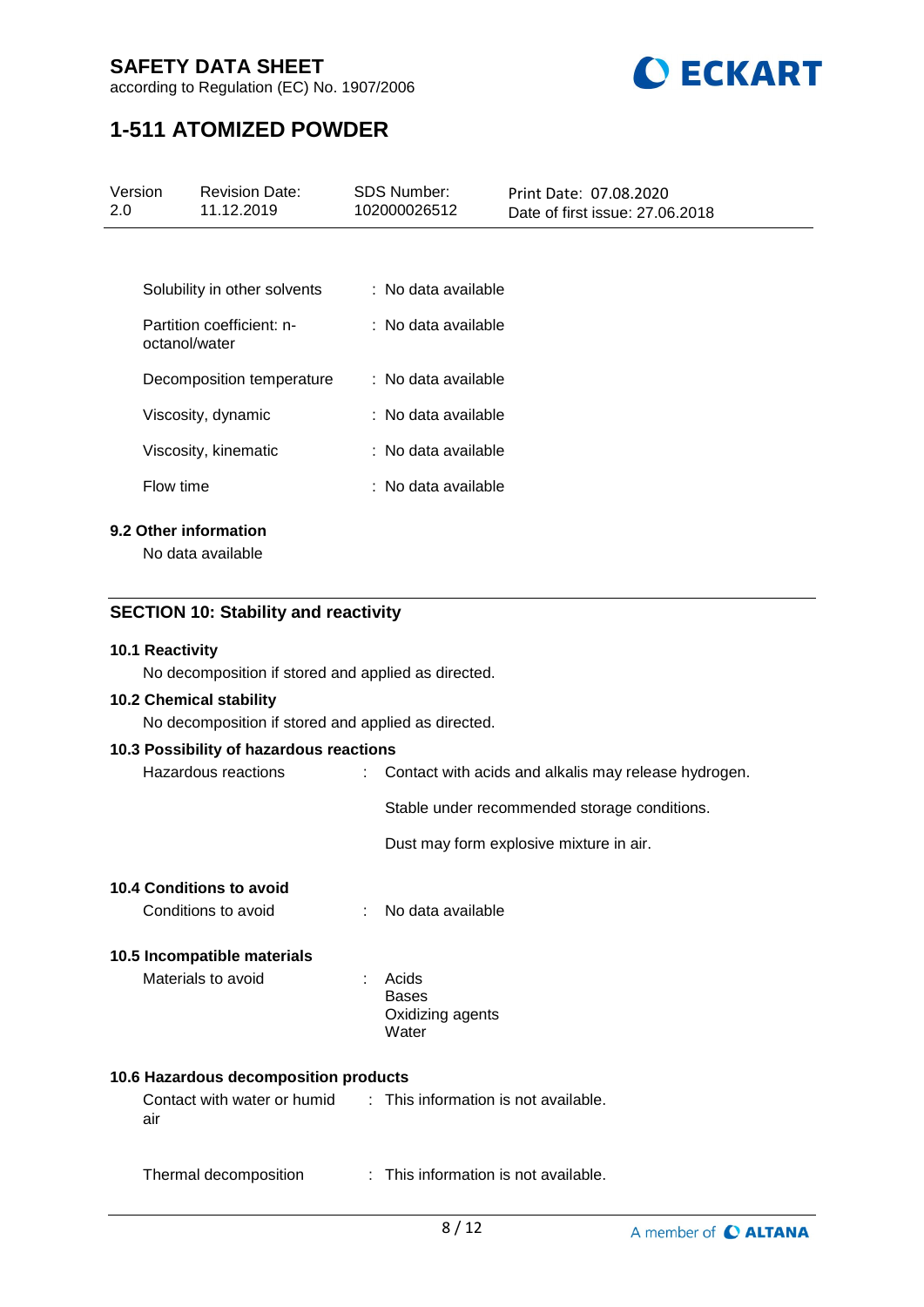

according to Regulation (EC) No. 1907/2006

# **1-511 ATOMIZED POWDER**

Version 2.0

Revision Date: 11.12.2019

SDS Number: 102000026512 Print Date: 07.08.2020 Date of first issue: 27.06.2018

## **SECTION 11: Toxicological information**

## **11.1 Information on toxicological effects**

### **Acute toxicity**

Not classified based on available information.

## **Skin corrosion/irritation**

Not classified based on available information.

## **Serious eye damage/eye irritation**

Not classified based on available information.

### **Respiratory or skin sensitisation**

## **Skin sensitisation**

Not classified based on available information.

### **Respiratory sensitisation**

Not classified based on available information.

## **Germ cell mutagenicity**

Not classified based on available information.

## **Carcinogenicity**

Not classified based on available information.

#### **Reproductive toxicity**

Not classified based on available information.

## **STOT - single exposure**

Not classified based on available information.

## **STOT - repeated exposure**

Not classified based on available information.

## **Aspiration toxicity**

Not classified based on available information.

## **Further information**

# **Product:**

Remarks: No data available

## **SECTION 12: Ecological information**

## **12.1 Toxicity**

No data available

# **12.2 Persistence and degradability**

No data available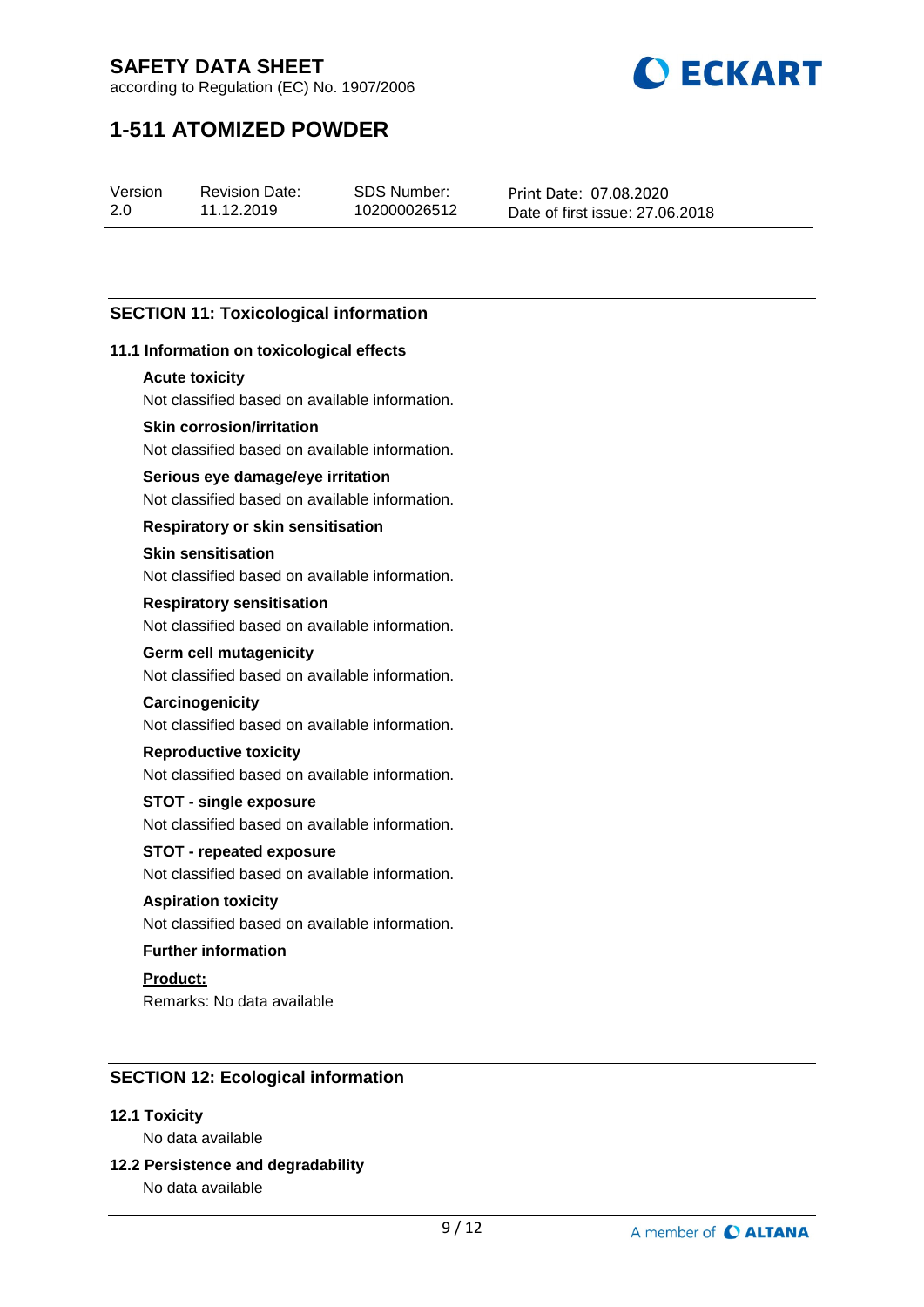

according to Regulation (EC) No. 1907/2006

# **1-511 ATOMIZED POWDER**

| Version<br>2.0 | <b>Revision Date:</b><br>11.12.2019                 | <b>SDS Number:</b><br>102000026512 | Print Date: 07.08.2020<br>Date of first issue: 27.06.2018                                                                                                                                |
|----------------|-----------------------------------------------------|------------------------------------|------------------------------------------------------------------------------------------------------------------------------------------------------------------------------------------|
|                |                                                     |                                    |                                                                                                                                                                                          |
|                | 12.3 Bioaccumulative potential<br>No data available |                                    |                                                                                                                                                                                          |
|                | 12.4 Mobility in soil<br>No data available          |                                    |                                                                                                                                                                                          |
|                | 12.5 Results of PBT and vPvB assessment             |                                    |                                                                                                                                                                                          |
|                | <b>Product:</b>                                     |                                    |                                                                                                                                                                                          |
|                | Assessment                                          | ÷<br>0.1% or higher                | This substance/mixture contains no components considered<br>to be either persistent, bioaccumulative and toxic (PBT), or<br>very persistent and very bioaccumulative (vPvB) at levels of |
|                | 12.6 Other adverse effects                          |                                    |                                                                                                                                                                                          |
|                | Product:                                            |                                    |                                                                                                                                                                                          |
|                | Additional ecological<br>information                | No data available                  |                                                                                                                                                                                          |
|                |                                                     |                                    |                                                                                                                                                                                          |

## **SECTION 13: Disposal considerations**

|                                         | European Waste Catalogue<br>European Waste Catalogue | ÷. | : 12 01 04 - non-ferrous metal dust and particles<br>10 03 21 - other particulates and dust (including ball-mill dust)<br>containing hazardous substances |
|-----------------------------------------|------------------------------------------------------|----|-----------------------------------------------------------------------------------------------------------------------------------------------------------|
| 13.1 Waste treatment methods<br>Product |                                                      | ÷  | In accordance with local and national regulations.                                                                                                        |
| Contaminated packaging                  |                                                      |    | Empty containers should be taken to an approved waste<br>handling site for recycling or disposal.<br>In accordance with local and national regulations.   |

## **SECTION 14: Transport information**

## **14.1 UN number**

- **14.2 UN proper shipping name**
- **14.3 Transport hazard class(es)**
- **14.4 Packing group**
- **14.5 Environmental hazards**
- **14.6 Special precautions for user**

Remarks : Not classified as dangerous in the meaning of transport regulations.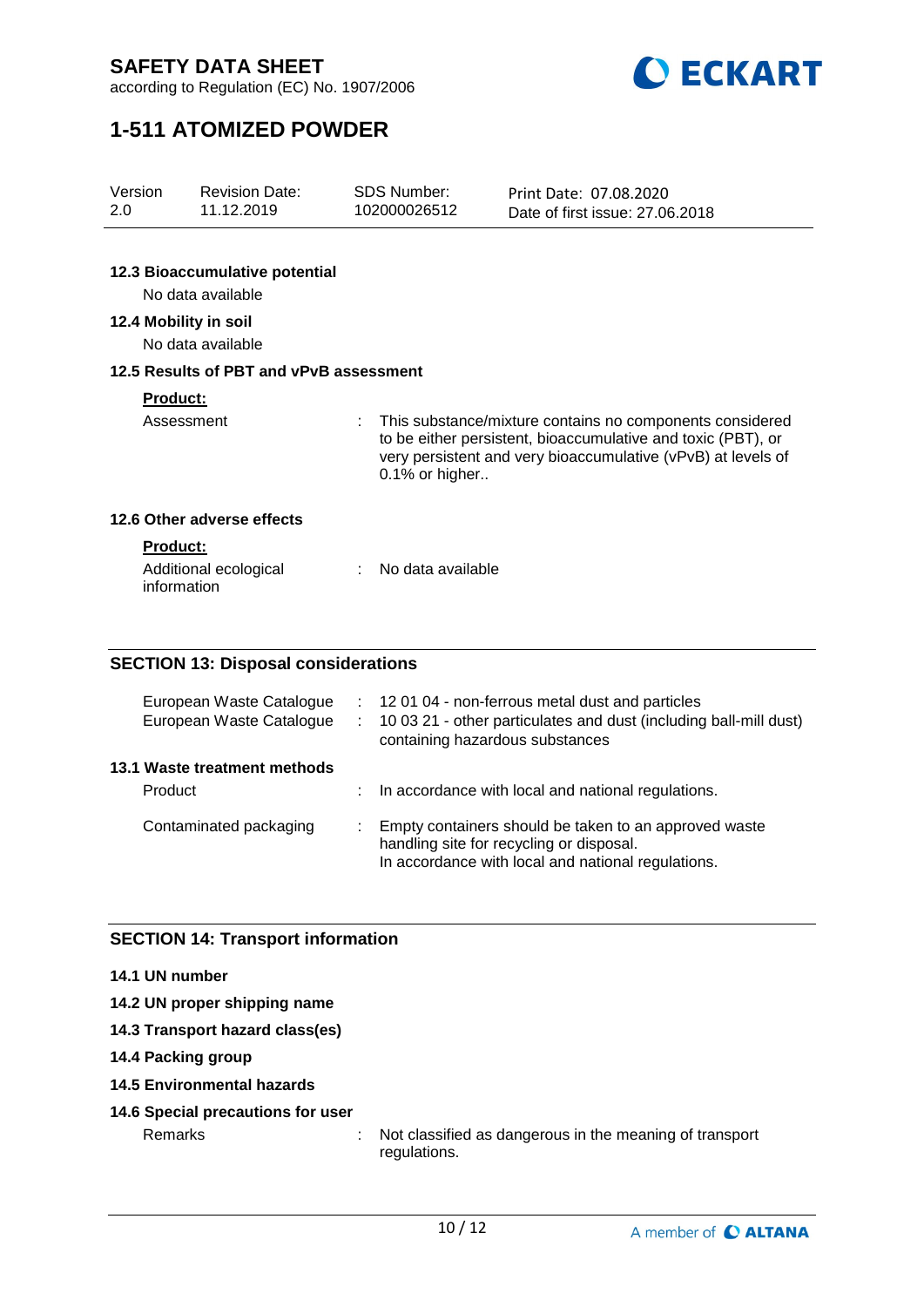

according to Regulation (EC) No. 1907/2006

# **1-511 ATOMIZED POWDER**

| Version | <b>Revision Date:</b> | <b>SDS Number:</b> | Print Date: 07.08.2020          |
|---------|-----------------------|--------------------|---------------------------------|
| 2.0     | 11.12.2019            | 102000026512       | Date of first issue: 27.06.2018 |

### **14.7 Transport in bulk according to Annex II of Marpol and the IBC Code**

Not applicable for product as supplied.

## **SECTION 15: Regulatory information**

### **15.1 Safety, health and environmental regulations/legislation specific for the substance or mixture**

REACH - Candidate List of Substances of Very High Concern for Authorisation (Article 59). : Not applicable

### **15.2 Chemical safety assessment**

## **SECTION 16: Other information**

#### **Full text of other abbreviations**

| GB EH40       | : UK. EH40 WEL - Workplace Exposure Limits               |
|---------------|----------------------------------------------------------|
| GB EH40 / TWA | : Long-term exposure limit (8-hour TWA reference period) |

ADN - European Agreement concerning the International Carriage of Dangerous Goods by Inland Waterways; ADR - European Agreement concerning the International Carriage of Dangerous Goods by Road; AICS - Australian Inventory of Chemical Substances; ASTM - American Society for the Testing of Materials; bw - Body weight; CLP - Classification Labelling Packaging Regulation; Regulation (EC) No 1272/2008; CMR - Carcinogen, Mutagen or Reproductive Toxicant; DIN - Standard of the German Institute for Standardisation; DSL - Domestic Substances List (Canada); ECHA - European Chemicals Agency; EC-Number - European Community number; ECx - Concentration associated with x% response; ELx - Loading rate associated with x% response; EmS - Emergency Schedule; ENCS - Existing and New Chemical Substances (Japan); ErCx - Concentration associated with x% growth rate response; GHS - Globally Harmonized System; GLP - Good Laboratory Practice; IARC - International Agency for Research on Cancer; IATA - International Air Transport Association; IBC - International Code for the Construction and Equipment of Ships carrying Dangerous Chemicals in Bulk; IC50 - Half maximal inhibitory concentration; ICAO - International Civil Aviation Organization; IECSC - Inventory of Existing Chemical Substances in China; IMDG - International Maritime Dangerous Goods; IMO - International Maritime Organization; ISHL - Industrial Safety and Health Law (Japan); ISO - International Organisation for Standardization; KECI - Korea Existing Chemicals Inventory; LC50 - Lethal Concentration to 50 % of a test population; LD50 - Lethal Dose to 50% of a test population (Median Lethal Dose); MARPOL - International Convention for the Prevention of Pollution from Ships; n.o.s. - Not Otherwise Specified; NO(A)EC - No Observed (Adverse) Effect Concentration; NO(A)EL - No Observed (Adverse) Effect Level; NOELR - No Observable Effect Loading Rate; NZIoC - New Zealand Inventory of Chemicals; OECD - Organization for Economic Co-operation and Development; OPPTS - Office of Chemical Safety and Pollution Prevention; PBT - Persistent, Bioaccumulative and Toxic substance; PICCS - Philippines Inventory of Chemicals and Chemical Substances; (Q)SAR - (Quantitative) Structure Activity Relationship; REACH - Regulation (EC) No 1907/2006 of the European Parliament and of the Council concerning the Registration, Evaluation, Authorisation and Restriction of Chemicals; RID - Regulations concerning the International Carriage of Dangerous Goods by Rail; SADT - Self-Accelerating Decomposition Temperature; SDS - Safety Data Sheet; SVHC - Substance of Very